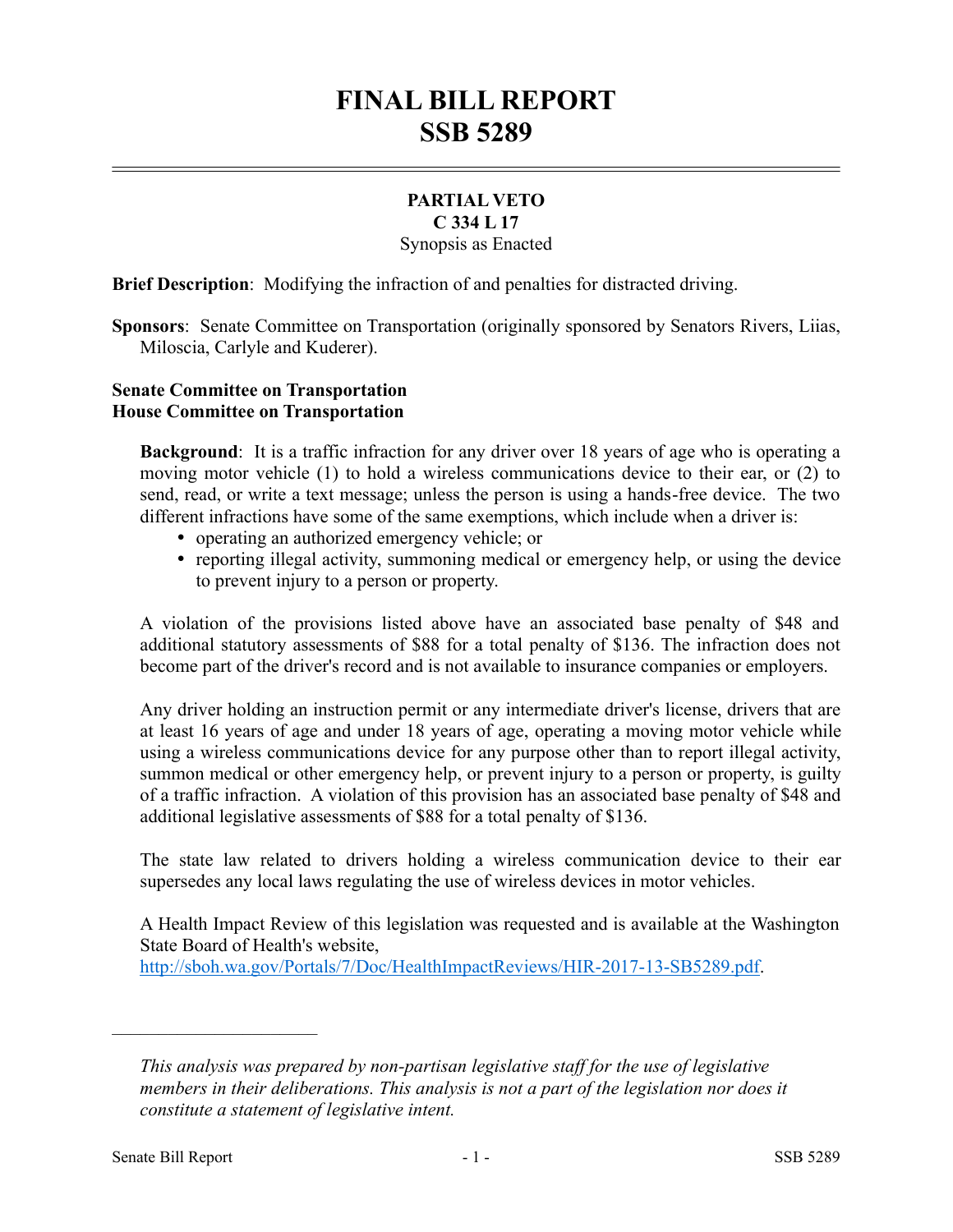**Summary**: Beginning July 23, 2017, a person who uses a personal electronic device while driving a motor vehicle on a public highway is guilty of a traffic infraction. The first violation of the infraction carries a base penalty of \$48 and a total penalty of \$136. Second and subsequent violations of this infraction double the base penalty to \$96, resulting in a total penalty of approximately \$235.

Uses means:

- holding a personal electronic device in either hand;
- using your hand or finger to compose, send, read, view, access, browse, transmit, save, or retrieve email, text messages, instant messages, photographs, or other electronic data; and
- watching video on a personal electronic device.

However, the minimal use of a finger to activate, deactivate, or initiate a function of a device is not precluded.

A personal electronic device means any portable electronic device that is capable of wireless communication or electronic data retrieval, but does not include two-way radio, citizen band radio, or amateur radio equipment.

Driving means operating a motor vehicle on a public highway, and includes when the vehicle is temporarily stopped because of traffic or a stop light or stop sign. Driving does not include when the vehicle has pulled over and stopped on the side of an active roadway and can remain stationary safely.

The following actions are exempted from the infraction:

- a driver who is summoning emergency services;
- a driver operating an authorized emergency vehicle;
- a transit system employee using a system for time-sensitive relay communication with transit dispatch services; and
- a commercial motor vehicle driver who uses a device within the scope of an individual's employment as allowed by federal law.

The state law related to drivers using a personal electronic device supersedes any local laws regulating the use of wireless devices in motor vehicles.

The existing statutes related to cell phone and texting infractions and the applicable exemptions covering to drivers over 18 years of age are repealed as of July 23, 2017.

It is a traffic infraction to drive dangerously distracted. Dangerously distracted means a person who engages in any activity not related to the actual operation of a motor vehicle in a manner that interferes with the safe operation of such motor vehicle on any highway. The new infraction may only be enforced as a secondary action when the driver has been detained for a suspected violation of a separate traffic infraction. The base penalty for the infraction is \$30, with a total penalty of approximately \$100. The \$30 base penalty must be deposited into the Distracted Driving Prevention account and may only be appropriated for programs dedicated to reducing distracted driving and improving driver education on distracted driving.